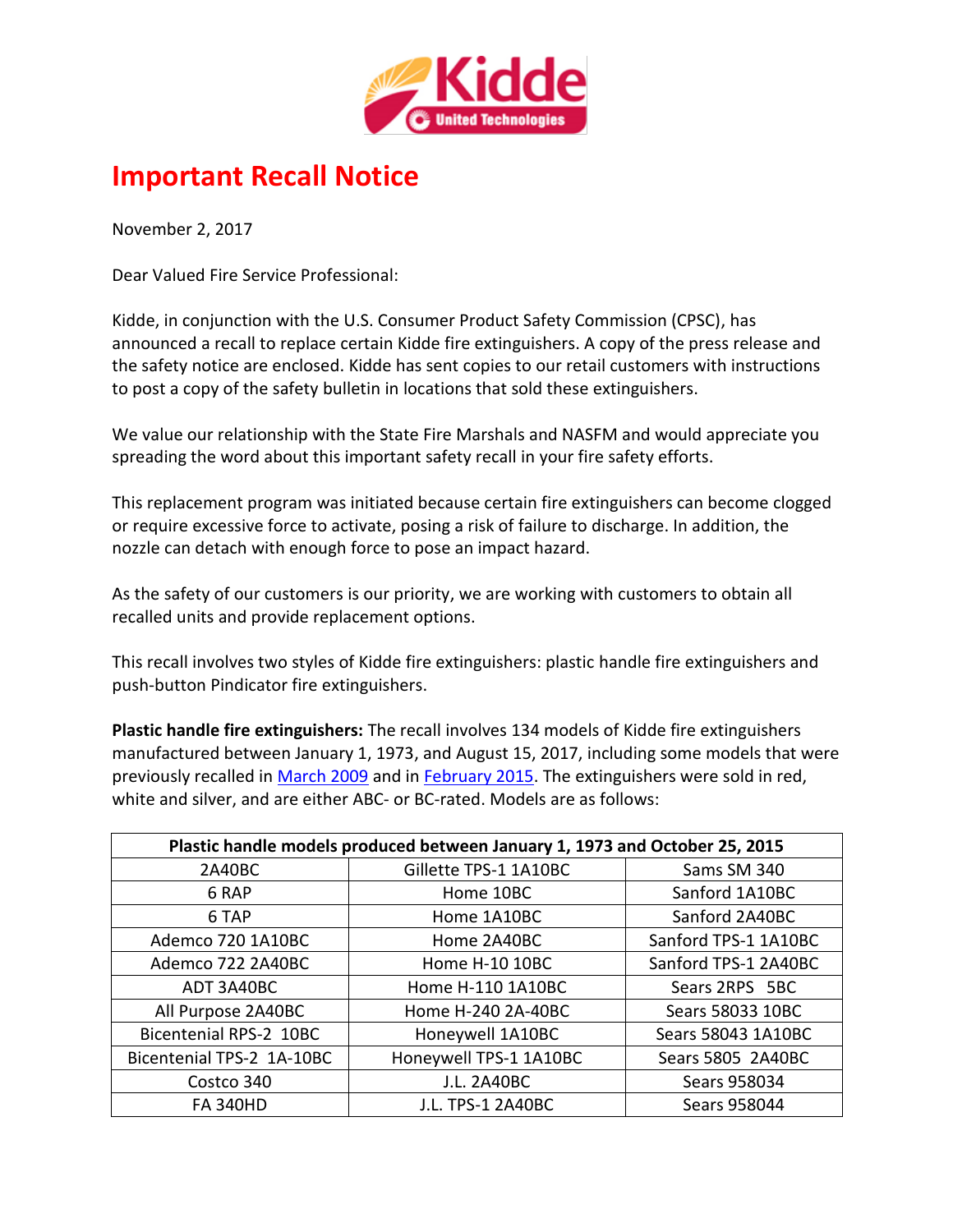

| <b>FA240HD</b>           | Kadet 2RPS-1 5BC                | Sears 958054           |  |
|--------------------------|---------------------------------|------------------------|--|
| <b>FC 340Z</b>           | Kidde 10BC                      | Sears 958075           |  |
| FC Super                 | Kidde 1A10BC                    | Sears RPS-1 10BC       |  |
| <b>FC210R-C8S</b>        | Kidde 2A40BC                    | Sears TPS-1 1A10BC     |  |
| Fire Away 10BC Spanish   | Kidde 40BC                      | Sears TPS-1 2A40BC     |  |
| Fire Away 1A10BC Spanish | Kidde RPS-1 10BC                | Traveler 10BC          |  |
| Fire Away 2A40BC Spanish | Kidde RPS-1 40BC                | Traveler 1A10BC        |  |
| Fireaway 10 (F-10)       | Kidde TPS-1 1A10BC              | Traveler 2A40BC        |  |
| Fireaway 10BC            | Kidde TPS-1 2A40BC              | Traveler T-10 10BC     |  |
| Fireaway 110 (F-110)     | KX 2-1/2 TCZ                    | Traveler T-110 1A10BC  |  |
| Fireaway 1A10BC          | Mariner 10BC                    | Traveler T-240 2A40BC  |  |
| Fireaway 240 (F-240)     | Mariner 1A10BC                  | Volunteer 1A10BC       |  |
| Fireaway 2A40BC          | Mariner 2A40BC                  | Volunteer TPS-V 1A10BC |  |
| Force 9 2A40BC           | Mariner M-10 10BC               | <b>XL 2.5 TCZ</b>      |  |
| <b>FS 340Z</b>           | Mariner M-110 1A10BC            | XL 2.5 TCZ-3           |  |
| Fuller 420 1A10BC        | Mariner M-240 2A40BC            | <b>XL 2.5 TCZ-4</b>    |  |
| Fuller Brush 420 1A10BC  | <b>Master Protection 2A40BC</b> | XL 2.75 RZ             |  |
| FX210                    | Montgomery Ward 10BC            | XL 2.75 RZ-3           |  |
| <b>FX210R</b>            | Montgomery Ward 1A-10BC         | XL 2-3/4 RZ            |  |
| <b>FX210W</b>            | Montgomery Ward 8627 1A10BC     | <b>XL 340HD</b>        |  |
| <b>FX340GW</b>           | Montgomery Ward 8637 10BC       | XL 4 TXZ               |  |
| FX340GW-2                | Quell 10BC                      | XL 5 PK                |  |
| <b>FX340H</b>            | Quell 1A10BC                    | XL 5 TCZ               |  |
| <b>FX340SC</b>           | Quell RPS-1 10BC                | XL 5 TCZ-1             |  |
| FX340SC-2                | Quell TPS-1 1A10BC              | XL 5MR                 |  |
| Gillette 1A10BC          | Quell ZRPS 5BC                  | XL <sub>6</sub> RZ     |  |

| Plastic handle models with date codes between January 2, 2012 and August 15, 2017 |                  |                  |  |
|-----------------------------------------------------------------------------------|------------------|------------------|--|
| AUTO FX5 II-1                                                                     | FC <sub>5</sub>  | <b>M10G</b>      |  |
| <b>FA10G</b>                                                                      | <b>FS10</b>      | M10GM            |  |
| <b>FA10T</b>                                                                      | FS110            | M110G            |  |
| <b>FA110G</b>                                                                     | FS <sub>5</sub>  | M110GM           |  |
| <b>FA5-1</b>                                                                      | <b>FX10K</b>     | M <sub>5</sub> G |  |
| FA5G                                                                              | FX5 II           | M5GM             |  |
| FC10                                                                              | H110G            | <b>RESSP</b>     |  |
| FC110                                                                             | H <sub>5</sub> G |                  |  |

**Push-button Pindicator fire extinguishers:** The recall involves eight models of Kidde fire extinguishers manufactured from August 11, 1995, through September 22, 2017. The no-gauge push button extinguishers were sold in white and red and with a red or black nozzle. These